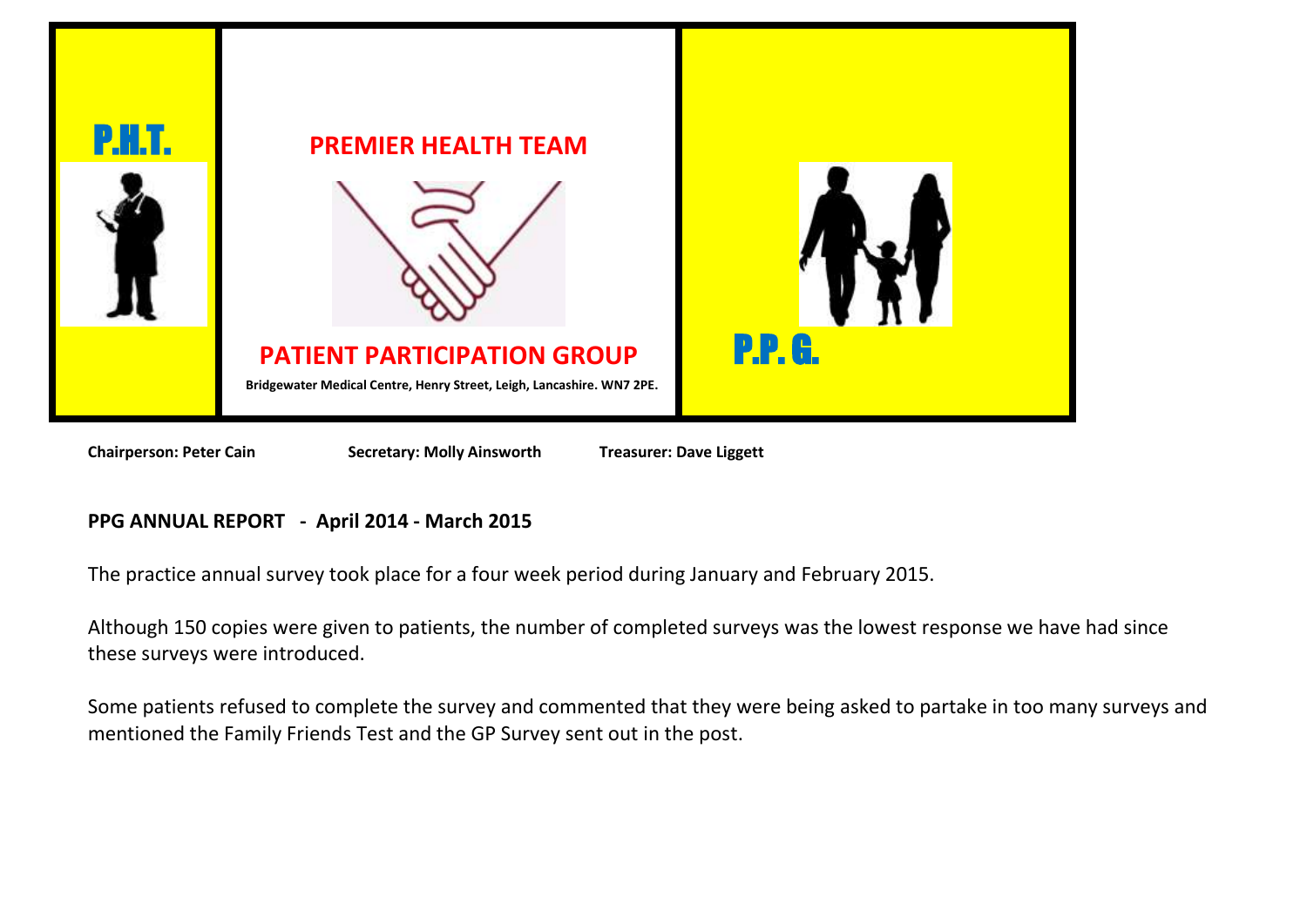From the results of the survey, an Action Plan Meeting took place between members of the PPG and the Practice on 24<sup>th</sup> February 2015. Based on the results of this survey and other feedback throughout the reporting period, the following three priority areas were agreed:-

- 1. To reduce the number of patients who did not attend for their appointments.
- 2. To work with Public Health to promote within the surgery health improvement campaigns
- 3. To work with patients to encourage booking appointments, ordering prescriptions and accessing patient records on-line.

The PPG continues to meet regularly on Monday evenings in the Bridgewater Medical Centre. Listed below are some of the guest speakers who have attended our meetings:-

## **GUEST SPEAKERS AT OUR MEETINGS**

**1)** Speakers on Care.data

The PPG held an extraordinary meeting on 4th September at which the new Care Data was discussed at length. The committee expressed very strong reservations about the exercise. The main concerns were:

- Patient data, including unique identification (the NHS number) is to be collected by default, with patients having to opt-out if they do not wish to have their data shared.
- The responsibility for the communication of this has been left to individual practices, with only a short window for contacting patients and actioning their wishes.
- The official website that patients are referred to is phrased in such a way that obscures important implications, and this arouses suspicion - the FAQs etc do not address the genuine concerns regarding confidentiality and security, the use of personal data, the future ownership of the information etc.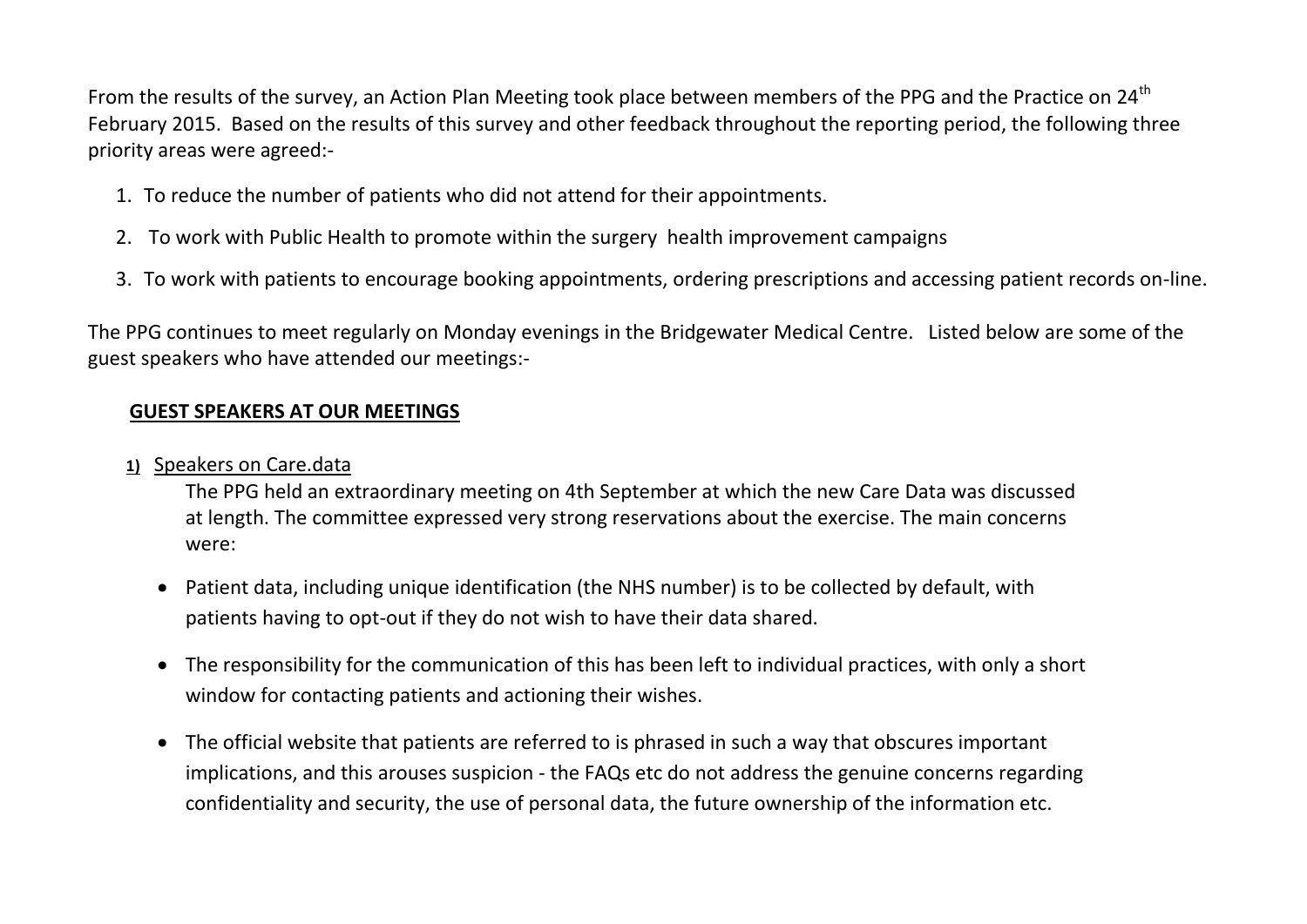No re-assurances given that the data will be held under UK law rather than processed under other jurisdictions

In December Andy Burnham, Labour Shadow Health Minister, NHS England's National Director for Patients and Information, came to discuss our concerns re. Care. Data but he was not able to ease our concerns but he promised to try to get Tim Kelsey to come to a meeting with us. A number of meetings were arranged and then postponed, but the meeting finally took place on the 5th September of this year. He was accompanied by Janet King, Regional Head of Intelligence (North) at NHS England. They listened sympathetically to our concerns and were able to give assurances that our worries would be solved. All members attending felt the meeting was successful and thanked Tim and Janet for attending.

- 2) At our meeting on 4<sup>th</sup> March, Claire Roberts, Assistant Director of Wigan Borough CCG., spoke about the ASK3 questions scheme with leaflets provided to issue to patients and a pop up notice for our reception. Smaller notices are available and it was suggested they be fixed to each doctor's and nurse's doors for maximum publicity and may prompt questions. The ASK3 scheme will promote awareness of referral options via the practice nurses or the doctors and shared decisions for treatment particularly those sensitive to your circumstances. ASK3 questions leaflet is available from the reception and will be included when patients are referred to the hospital.
- **3)** At our meeting on 7<sup>th</sup> July Sharon Seaton came to talk to us about Age UK Wigan Borough which evolved from Age UK and Age Concern amalgamation. She gave a very enthusiastic and interesting talk explaining their services offered and also told us that another source of assistance explained the Handyman Service is for small jobs which senior is Pensioners Link in Church Street Leigh and they are also at Leigh Town Hall on Fridays.

Age UK gives advice and information on a range of matters outlined in their brochure which is available in our practice reception. She citizens are unable to do for themselves such as changing light bulbs. If a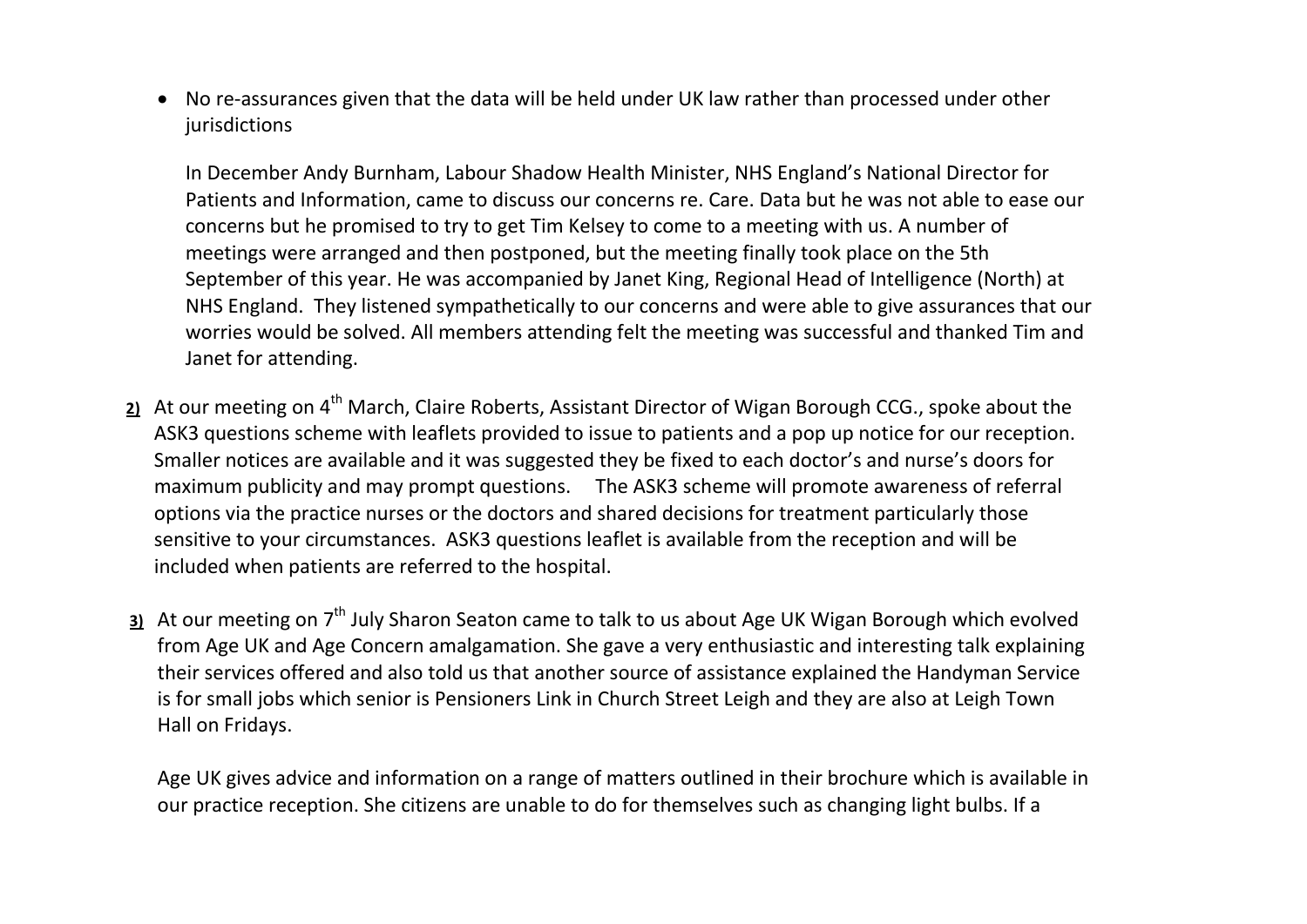number of small jobs can be done at the same time this would be taken as one job and the fee would be £15 per hour per person. Larger jobs such as fence work and gardening come under Care and Repair and this is charged at a reasonable rate by competent and trustworthy volunteers, In addition if a contractor does work which is considered unsatisfactory Age UK will inspect it and confront the contractor on your behalf to get it sorted.

Sharon then explained the befriending service was for people living alone who feel isolated and need some human contact even if it is only a telephone call or walking their dog.

There is free legal advice (15 mins).

Travel Insurance can be obtained through AGEUS for older people and other insurances are also available.

Age UK can also support in benefits tribunals by being present although not able to actually speak (this is known as being a McKenzie friend),

Bright Days is to encourage people to come out into the community by offering various clubs and outings at their request such as computer courses, choirs, Soul nights or swimming sessions.

Age UK also have a hospital visiting services and help people with shopping when leaving hospital. Age UK is partly funded by Wigan Council and partly by the National Lottery. They have only one full time employee and some part time but 90% of the workers are volunteers. Age UK have experienced difficulty in making the public aware of the services available so any assistance would be appreciated.

David suggested Bedford School could be a location for functions and meetings for young and old and will develop this idea with Sharon.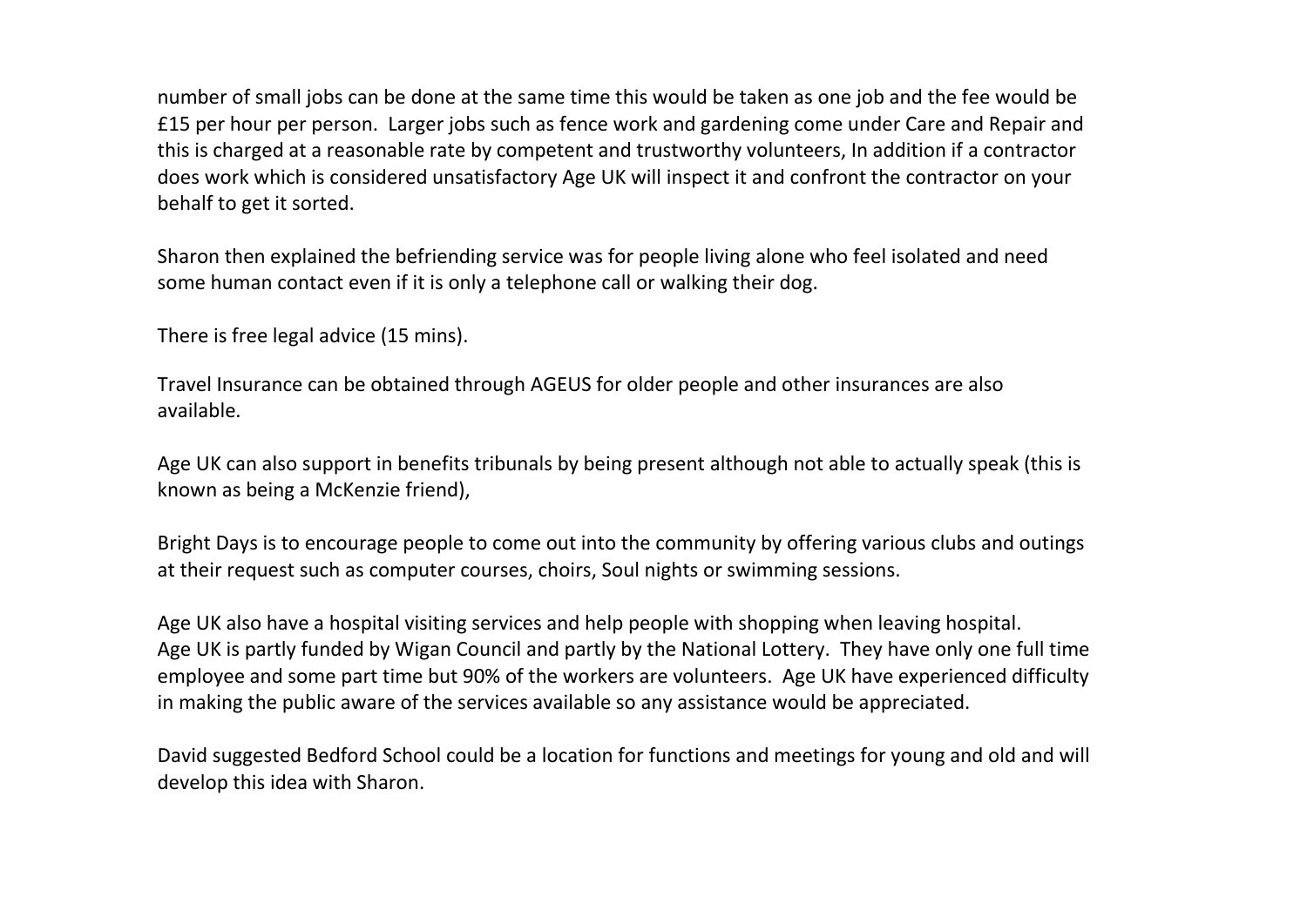**4)** Carol Sankey gave an interesting presentation about the Think Ahead community Stroke Group. The **Think Ahead Community Stroke Group** offers help to **Stroke Survivors**, their families and carers across **Wigan and Leigh** to improve the quality of their lives by providing friendship, information, advice, support and education, together with opportunities for interaction with other members by organising outings respite breaks and appropriate social activities. Many of these activities are organised by people who have suffered strokes.

#### **ACTIVE LIVING WALKS.**

Our walks have now reached its 2nd anniversary. About 30 people have taken part on various occasions, 20 is our record on any one day. All the walks are checked for any health and safety problems beforehand. The Active Living Walks consist of 60 minute walks(though these are shortened if it is raining heavily) encouraging people who would like to involve themselves in being more active but would like to do so with others so that it is a social event as well (some of us go for a coffee afterwards.

#### **MISCELLANEOUS ITEMS**.

#### MONEY RAISING EVENTS:-

- 1) Children in Need (November 2013) raised over £200.00 on the Raffle and there was some additional money for cakes/tombola etc.
- 2) Coffee morning to support Macmillan nurses (September 2014) raised over £45.

#### COURSES ATTENDED:

The Chairman and Practice Manager attended a number of meetings about "Healthier Together" - a major review across Greater Manchester on the future of health and care services.